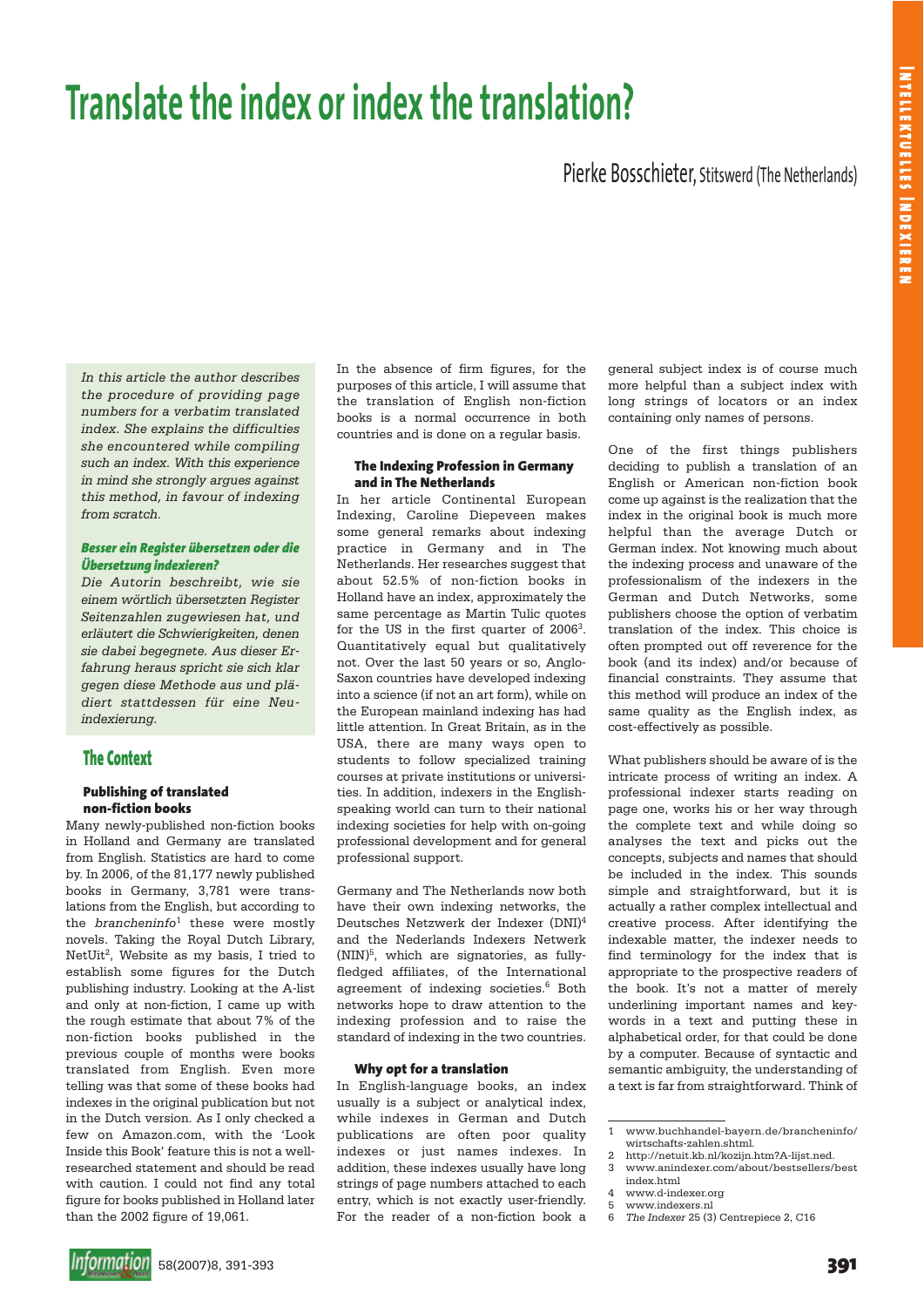the use of synonyms and homographs, of the fact that certain concepts are not implicitly mentioned and of the fact that sometimes the less important words hold the key to understanding a text. That is the indexing challenge.

In addition indexers have to adhere to rules, formulated in indexing standards and intended to help the user, about the construction, lay-out, typography and other technical details of an index. The Dutch standard NEN 3547 was published in 1981 and withdrawn in 2001. Since then the official standard in Holland is the international ISO 999 which was published in 1996 and is widely used as an authoritative guide worldwide. Germany, on the other hand, has the DIN 31630, which has been published in 1988. According to Jochen Fassbender the standard covers the important aspects of indexing, although some of it is now out of date (for instance the recommended use of the abbreviations f. for following page and ff. for following pages). Moreover, it does not cover a number of important aspects, such as the limitation of the number of locators or page numbers to be attached to a heading and it does not say anything about passing mentions<sup>7</sup>, a subject I will return to later.

## **A case study**

#### **Preliminaries**

In August 2007 I was asked by the Dutch publisher Nieuw Amsterdam to provide page numbers to the verbatim translation of the index to 'The Years of Extermination 1939–1945, Nazi-Germany and the Jews by Saul Friedländer, which was published to much acclaim in the US in 2006 by HarperCollins. It is the second and last part of Friedländer's comprehensive study of the Holocaust and the English version has about 665 indexable pages. This was the first time I was ever offered such a job and I thought it would be a nice challenge, especially since I had to deliver the index in a week.

A German version of the book had already been published by C. H. Beck Verlag, at the beginning of 2007. Both the American and German versions have an index.

Nieuw Amsterdam had the index translated in parallel with the translation of the text, by a different translator. This second translator had a solid knowledge

of the subject and kept in touch with the translator of the text. After completing the translation of the English index, he compared it with the German index. Entries that appeared only in the German index were duly translated and added to the 'master list'. The idea behind this was that they would now have a comprehensive 'master list', equal the level of detail of the book. It would also, thought Nieuw Amsterdam, be a time- and money-saver, for on completion of the Dutch translation, this 'master list' needed only page numbers to turn it into a first-rate index.

I was presented with a 'master list' of 2763 lines, each line representing one main entry or subentry. The list was not in alphabetical order and only the entries copied from the German version had page numbers attached (of course referring to the German text). I was also provided with PDF files and hard copies of the book in all three languages. As I said earlier, an index cannot be generated automatically by computer, but the computer can greatly assist the human indexer. There are three major software packages available at the moment: CINDEX, MACREX and SKY Index. As I use SKY, my remarks about software are mainly references to SKY. SKY's main window is divided horizontally in two; the upper part showing the index in progress, the lower part showing a database grid where you can enter and modify your entries. The software has powerful tools to help with building an index, including fast data entering, tools to help with sorting order and repagination, lay-out and typography, and tools for checking inconsistencies.

## **Procedure**

I started by loading the 'master list' into SKY, so that I could use all the alphabetization and lay-out tools. I then made a transposing chart, listing the page numbers of the English edition with the corresponding page numbers of the Dutch edition. Of course this was a rough chart, because I couldn't include all 661 page numbers, for lack of time and because the list would have become too unwieldy. The list fitted an A4 page and hung below my main screen. Another page, also fastened to the main screen, had a list of corresponding page numbers of the chapters and paragraphs of the Dutch edition. My big main screen had an open SKY window and Adobe reader with the Dutch text. On my second screen I had the second Adobe reader with the English PDF file opened. In addition I had printed versions of the 'master list', the English index and the German index on

my desk in front of me. Then I took the 'master list' and started with the first heading.

What was of course obvious from the start was that it was easy enough, using the search option in Adobe Reader, to find names of persons, geographical entities and corporations. But what became clear when working my way down the 'master list' was that the names inserted from the German index were very often passing mentions and therefore omitted by the American indexer. It is one of the discrepancies between the DIN 31630 rules and the ISO 999 rules. According to the latter, an indexer should discriminate between information on a subject and the passing mention of a subject and exclude passing mentions that offer nothing significant to the potential user.<sup>8</sup>

Another significant difference in the indexing practice of English and German indexers, relates to the use of long strings of undifferentiated page numbers. Although ISO 999 states that users should be able to retrieve information quickly<sup>9</sup>. the DIN 31630 doesn't touch on this subject at all. Leading American and English literature on indexing clearly explains the usual upper limit of 5 or 6 locators per entry. In fact both indexes had long strings of locators. In the German index it was a very common occurrence, in the American index an exception.

As the translated index can only be as good as the original version, the publisher should have ascertained the quality of the indexes, before he decided to have them translated. The German one had a very simple structure, made no use of see and see also references<sup>10</sup>, used very long strings of locators, made use of 'f.' and 'ff.'(which is not recommended by ISO 999 because it gives the user incomplete information $11$ ), contained a lot of passing mentions and had too few subheadings. On the other hand, the American one had a lot of merits, like an intricate structure with see and see also references, an appropriate number of subheadings and no passing mentions. In this case, the American index seemed on the face of it, to be a good one and should not have been augmented by mostly unnecessary headings from the German index.

The structure of an index is very intricate and develops slowly as the indexer makes his or her way through the text. Usually the structure is created simultaneously with the selection of main and subheadings, so that interrelated terms can be created on the fly. This can mean that one page reference may be attached to many headings and subheadings. For example:



<sup>7</sup> Fassbender, Jochen: German indexing: some observations on typographical practice, and a personal email to the author.

<sup>8</sup> ISO 999 rules  $4b$  and  $4c$ <br>a  $\frac{150}{999}$  rule  $4c$ 

<sup>9</sup> ISO 999 rule 4e 10 ISO 999 rules 7.5 to 8

<sup>11</sup> ISO 999 rule 7.4.3